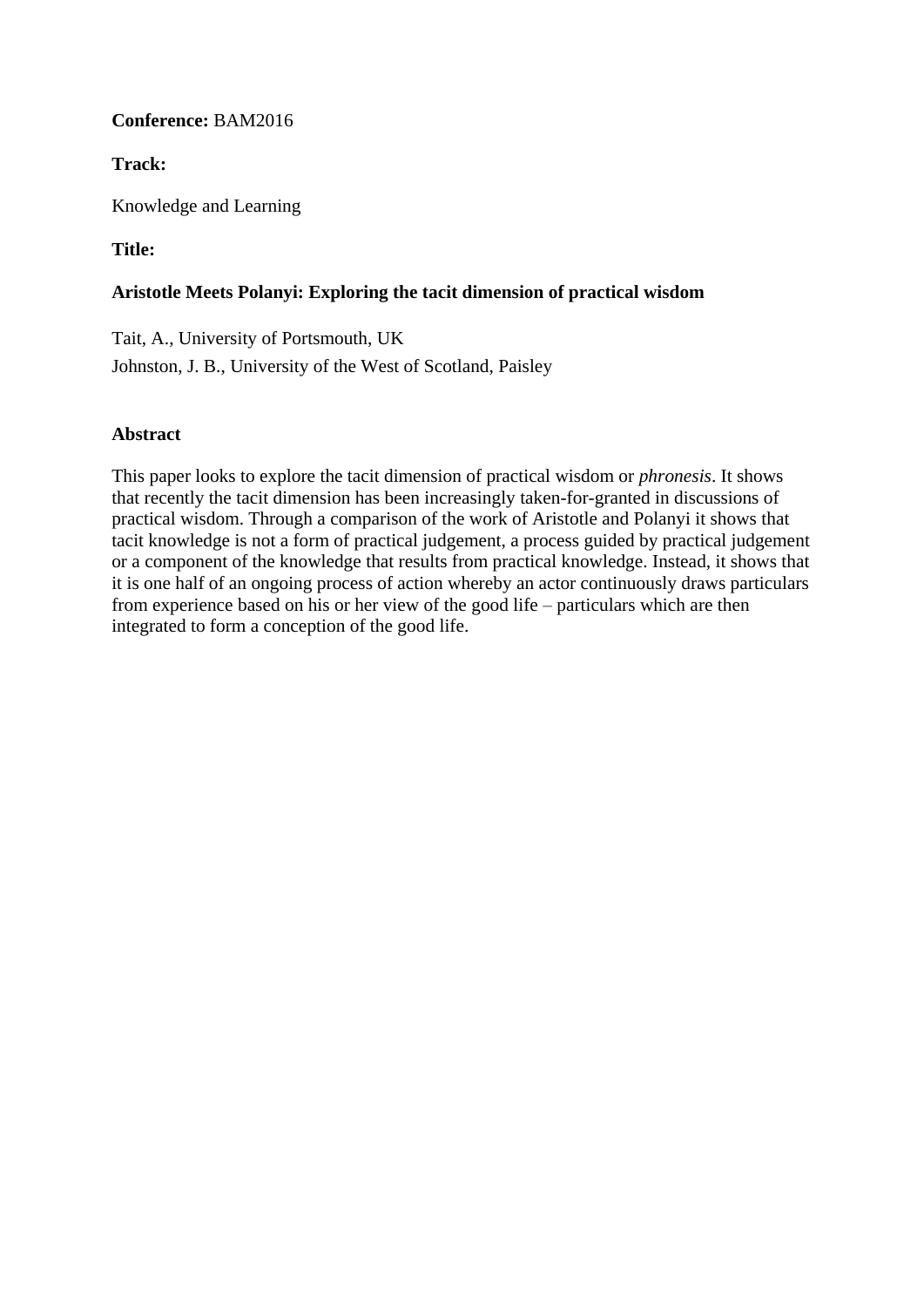## **Introduction**

In recent years, the Aristotelian concept of *phronesis* (practical judgement or wisdom) has become an important one in management studies. Research over the past ten years has examined the role of phronesis in a range of areas. These have included developing strategy (Nonaka and Toyama, 2007), developing video games (Zackariassan, Styhre, and Wilson 2006), business school research and teaching (Sliwa and Cairns, 2009; Antonacopoulou, 2010) and leadership (Grint, 2007; Nonaka and Takeuchi, 2011; Shotter and Tsoukas, 2014). Three prominent authors in the discussion of phronesis – Ikujiro Nonaka, Haridimos Tsoukas, and Ralph Stacey – were also involved in an in-depth debate on the nature of tacit knowledge in the early 2000s. However, as each author migrated into considerations of phronesis, their view of the tacit element became increasingly taken for granted.

The purpose of this developmental paper is to address this danger by teasing out the tacit component of phronesis. It does so by, firstly, summarising the debate between Nonaka, Tsoukas and Stacey regarding the nature of tacit knowledge in order to show their differences on the topic. From there, the paper highlights how each author has treated phronesis in order to show the lack of debate on the tacit component to the point that it is treated as an input, process and output of phronesis. Following that, the paper will attempt to tease out the tacit component of phronesis by comparing Aristotle's work on intellectual virtues with Polanyi's work on tacit knowledge. Finally, the paper will postulate some future developments for the paper.

# **The Tacit Knowledge Debate of the Early 2000s**

The first thing to consider is the debate that took place between the three authors regarding the nature of tacit knowledge. Here, Tsoukas and Stacey, from different perspectives questioned Nonaka's original conception of tacit knowledge. When he introduced tacit knowledge into management studies, Nonaka (1994) treated tacit knowledge as one of two types. The tacit knowledge type referred to knowledge that was very difficult to express other than figuratively. This Nonaka contrasted with explicit knowledge which was easy to express ad share. He then stated that, while both types were mutually exclusive, they interacted with each other in a conversion process comprising of four stages: (1) socialisation (where tacit knowledge is converted into further tacit knowledge through direct shared experience); (2) externalisation (where tacit knowledge is converted into explicit knowledge through the use of dialogue and figurative language); (3) combination (where explicit knowledge is shared through documents and databases); and (4) internalisation (where explicit knowledge is converted into tacit knowledge through learning-by-doing).

Tsoukas and Stacey both critiqued this view of tacit knowledge as one of two mutually exclusive types that interact with each other in a conversion process. However, they both did so based on different sources. Tsoukas (2003) went back to Nonaka's inspiration, Polanyi, and argued that Nonaka had misinterpreted his work. Tsoukas went on to argue that Polanyi was, in fact, pointing to a process of tacit *knowing* that underpinned all knowledge. This process had three aspects to it: (1) a functional aspect where the knower draws upon particulars (such as features of a face) of which he or she is only partially aware when focussing on something (such as recognising a face); (2) a phenomenal aspect where the knower intuitively integrates different sensory experiences into a new sensory experience much like when a blind person integrates the different sensations felt when the stick hits the pavement into a different sensory awareness of surroundings; and (3) a semantic aspect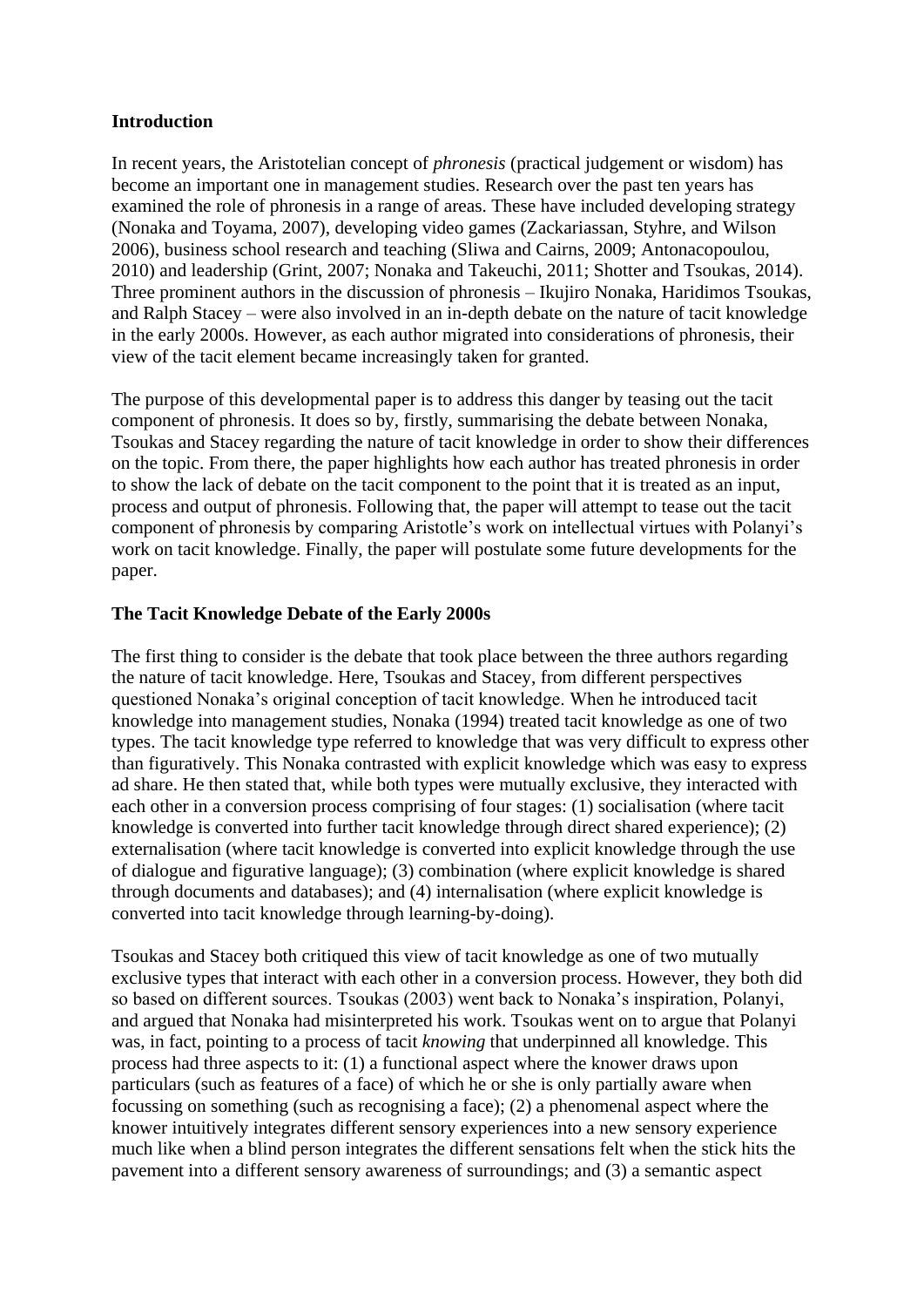which is the meaning relating to the area of focus such as when a dentist knows what the different sensations of a probe mean for the health of a patient's mouth.

Stacey (2001), meanwhile, took a very different view of tacit knowledge. Building on analogies drawn between George Herbert Mead's theory of communicative interaction and the complexity sciences, Stacey developed a theory of knowledge as meaning in the form of themes that emerge continually from the ways in which people relate to each other on an ongoing basis. The tacit component of this meaning was not a specific type of knowledge or a functional, phenomenal, or semantic structure but instead those themes which participants were unaware of as they continually relate to one another.

Thus, the preceding summary demonstrates some fundamental differences between the three authors. Nonaka saw tacit knowledge as predominantly an input; one of two parts that interact to create knowledge. Tsoukas perceived tacit knowing exclusively as a process. Stacey viewed tacit knowledge as simultaneously an input and output; as unconscious themes that emerge from and organise local interaction. Yet, as these authors moved to phronesis their views on tacit knowledge appear to have become conflated and less in-depth.

## **The Current Phronesis Discussion**

When Nonaka moved into the area of practical judgement or wisdom, tacit knowledge became less well defined. For instance, he has argued that practical wisdom or judgement is a 'high quality' form of tacit knowledge that is developed from experience and enables individuals and groups to ascertain how to act properly in a given situation based upon held values (Nonaka & Toyama, 2007; Erden, von Krogh & Nonaka, 2008). Conversely, practical judgement is seen by Nonaka as the value judgements necessary to convert tacit knowledge into explicit knowledge and vice versa (Nonaka, Toyama, & Hirata, 2008; Nonaka, Kodama, Hirose & Kohlbacher, 2014; Nonaka, Chia, Holt & Peltokorpi, 2014). Finally, Nonaks has presented practical judgement as the knowledge that derives from the synthesis between tacit and explicit knowledge (Nonaka, Kodama, Hirose, & Kohlbacher, 2014). In essence, Nonaka is arguing that practical judgement is a particular type of knowledge, a process of knowledge conversion, and the outcome of knowledge conversion.

Tsoukas, meanwhile, adopts a view of practical judgement as an ability to draw out the important aspects of a situation and to develop a range of possible responses based upon held values. The tacit element of this is as a structure whereby actors draw upon particulars of which they are only subsidiarily aware when focussing on an activity. With regards practical judgement, he sees the tacit component as precisely that inarticulate background that practitioners draw upon when they make judgements (Shotter and Tsoukas, 2014a; Shotter and Tsoukas, 2014b).

Stacey adopts a very similar perspective of the tacit element of practical judgement as both Nonaka and Tsoukas. For instance, like Nonaka, he perceives practical judgement as a largely tacit form of knowledge that is gained from experience and is employed on a situational basis (Stacey, 2012; Stacey & Mowles, 2015). However, he also follows Tsoukas in seeing practical judgement as a tacit process of knowing when he states that, "Practical judgement is the experienced –based ability to notice what is going on and intuit what is most important about a situation" (Stacey, 2012, p.108).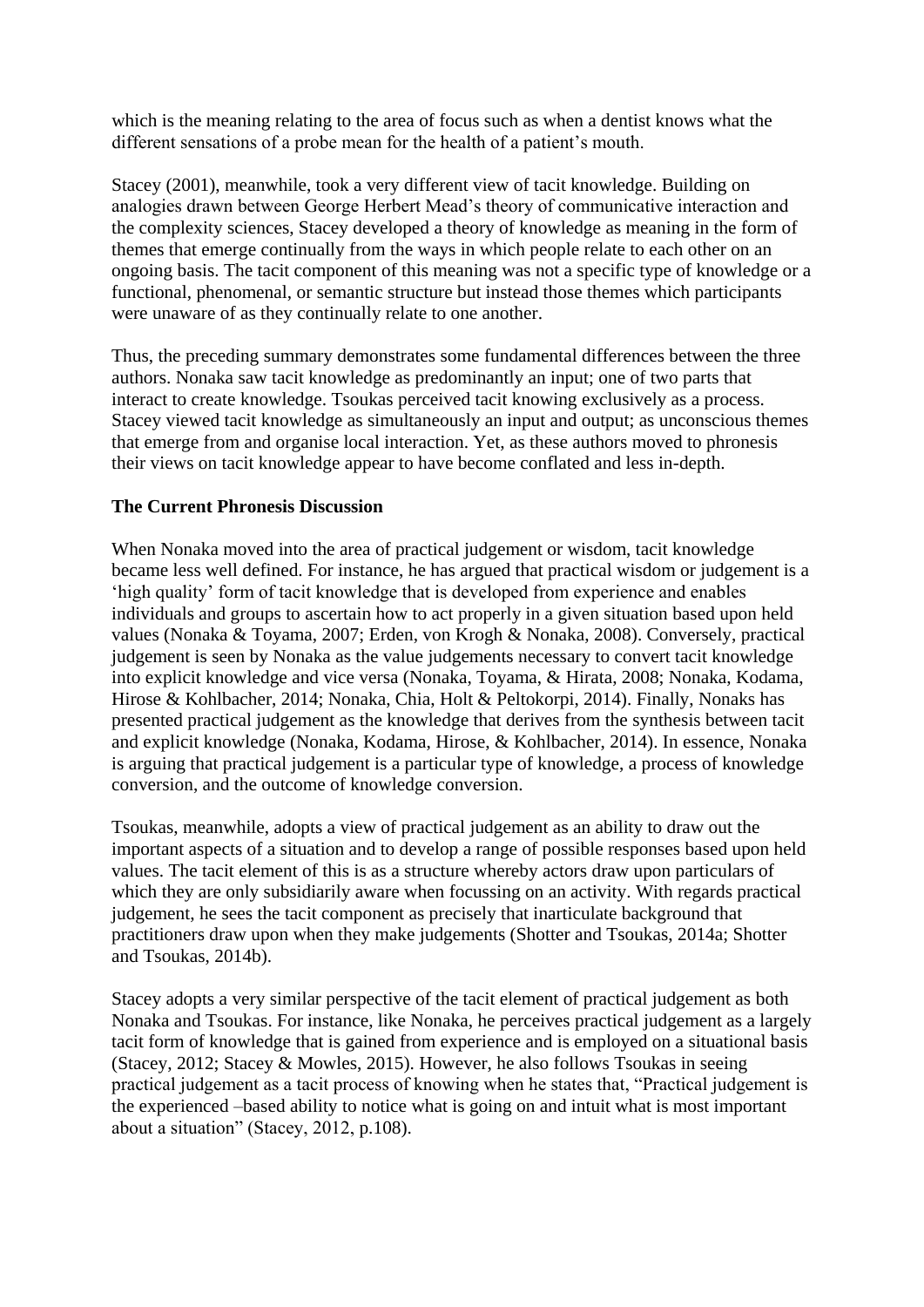Thus, taken together practical judgement has been seen as a form of tacit knowledge, a process of tacit and as the tacit component of the outcome of practical judgement. The debate surrounding tacit knowledge in the early 2000s seems to have become conflated with the tacit component itself being increasingly taken for granted. The next section tries to explore the tacit dimension of practical judgement by ascertaining the commonalities between Aristotle's intellectual virtues and Polanyi's tacit knowing.

#### **Exploring the Tacit Dimension of Phronesis**

It is hardly surprising that the tacit dimension of phronesis has become increasingly takenfor-granted. This is because Aristotle himself did not see phronesis as having a tacit component. As interpreted by Nonaka, Tsoukas, and Stacey, phronesis for Aristotle was the ability of an individual to reflect upon what was good for himself and about how to conduct the good life (McKeon, 2001). This ability was employed in changing situations and involved drawing out what was morally important about those situations (McKeon, 2001). Finally, it was seen by Aristotle as an ability that was based upon experience and which acted as a guide for virtuous action (McKeon, 2001). This ability he contrasted with the only one of the virtues that did imply a tacit component – *intuitive reason* (McKeon, 2001). Unlike practical wisdom, intuitive reason was not concerned about the good but instead the development of first principles from which scientific knowledge could draw upon. In addition, intuitive reason was unlike phronesis in that it dealt with first principles that were unchanging rather than the changeable features of given situations that were the focus of phronesis. Finally, while it acted as a guide for scientific inquiry it did not guide action nor was it based upon experience. Taken this into account, it is hardly surprising that present accounts of phronesis in management studies have not considered a tacit component.

In addition, Polanyi's (1958) work seems to suggest a lack of connection. His work focussed purely on the tacit component for practical knowing which is far more akin to Aristotle's view of intuitive reason as the basis for scientific inquiry since it talks about drawing upon subsidiary particulars of a body of knowledge when conducting practical and scientific acts. However, there is one way in which the two can be combined. For Polanyi, the process of tacit knowing had a structure of moving from the particulars to the whole while Aristotle perceived practical judgement as using the whole (view of the good) to guide the drawing out of particulars in given situations. Taken together, these two processes combine to form the following cycle (see **figure 1**).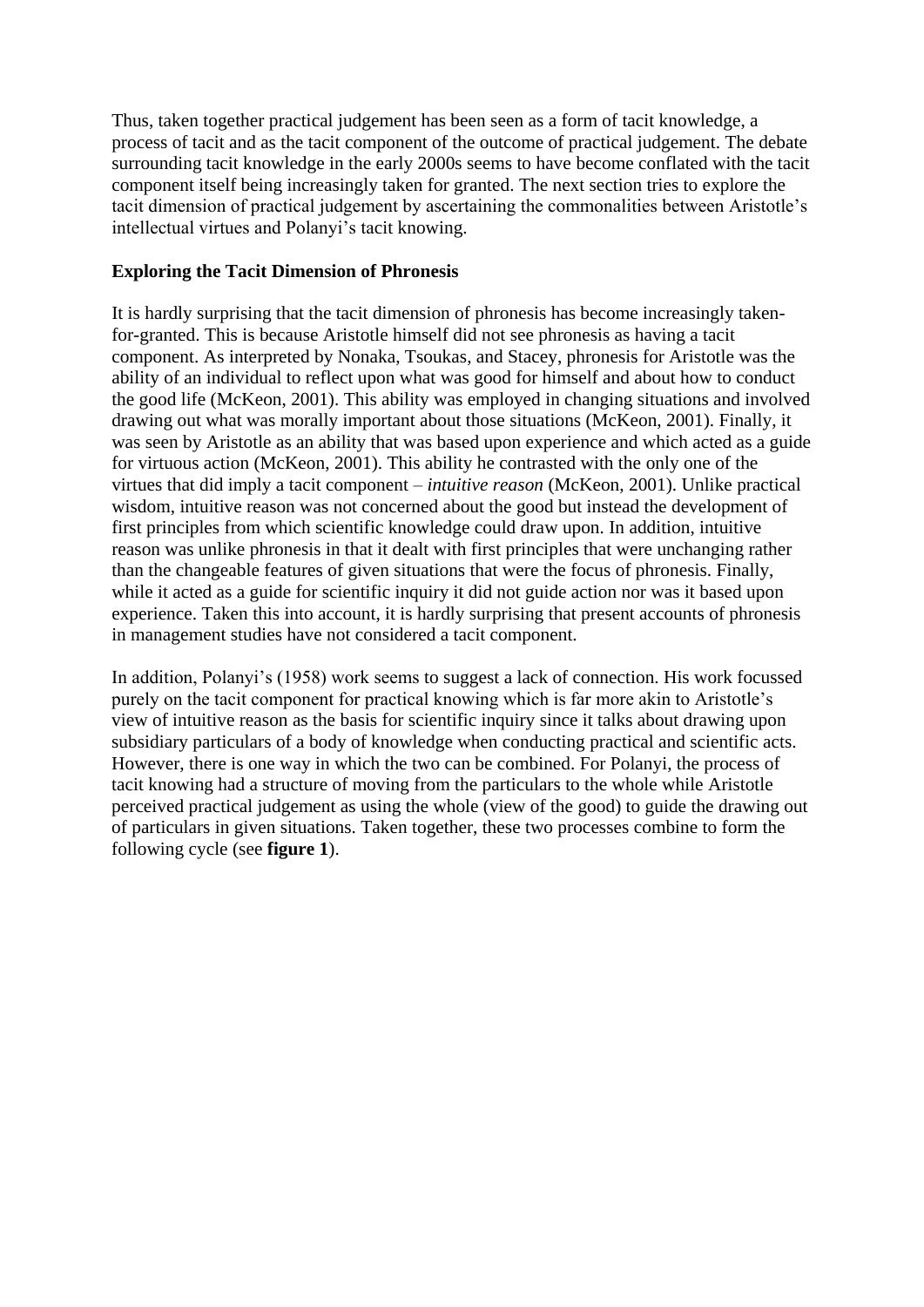

**Figure 1: Tacit Knowing and Practical Wisdom (Adapted from Tsoukas, 2003)** 

As shown in **Figure 1** tacit knowing remains the process by which an individual actor draws upon particulars of which he or she is subsidiarily aware while focussing his or her awareness on something else. In this case those particulars are those relating to the good which are drawn out from changing situations while the focus is on what is the good life. This focus on the good life, in turn, guides the drawing out of subsequent particulars in other situations. Thus, the tacit component of practical wisdom is not a background to be drawn upon, nor a process of practical wisdom, nor the tacit component of the result of practical wisdom. Instead, it is one part of an ongoing process by which particulars are integrated to form a notion of the good which, in turn, guides the identification of further particulars.

## **Further development of the paper**

The further development of the paper seeks to do the following:

- Further development of the tacit knowledge debate by bringing in other authors
- Further development of the phronesis debate by bringing in other authors
- Further development of the combination of tacit knowing and practical judgement by looking at the paradoxical aspects, the role of the particulars and the whole, the role of experience, and the individual basis
- Looking at implications for different aspects of management studies